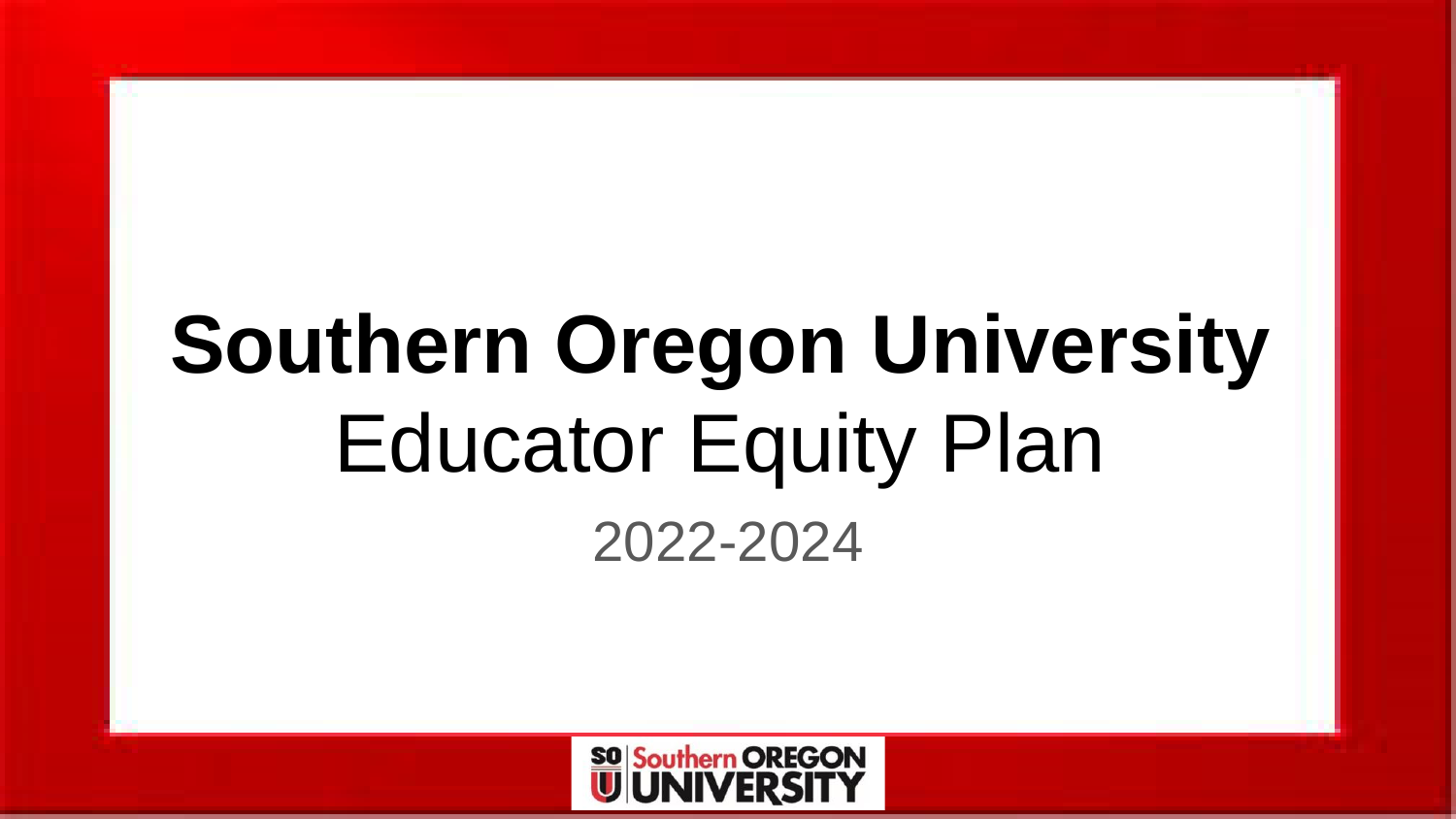### 2022-2023 Educator Equity Plan

**Increasing the Recruitment and Retention of Culturally and Linguistically Diverse (CLD) Candidates in SOU's Educator Preparation Programs**



CLD % of Oregon K-12 students and SOU EPP candidates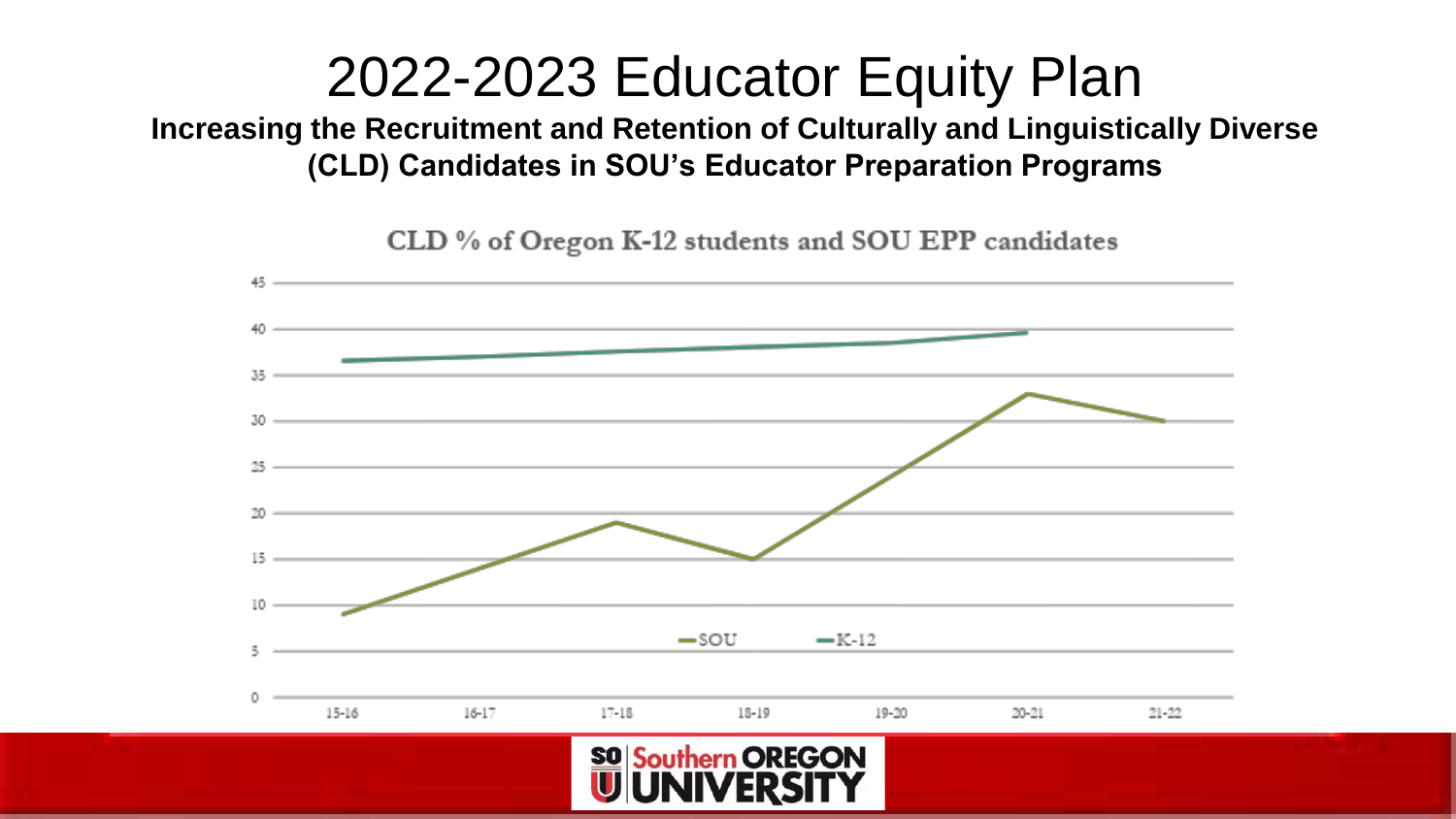# SOU's Educator Equity Plan

| Community of<br>Practice                                                                                                                                                                                                                               |             | <b>Peer Navigation Coaches</b><br>& Culture Circles<br>(Campus Life)                                                                                                                                                                                                                                                             | <b>CRT</b> Innovation<br>Community<br>(Classroom)                                                                                                                                                                                                                                                               | <b>Tribal Nations Liaison</b><br>(Community Outreach)                                                                                                                                                                                                                                                             |
|--------------------------------------------------------------------------------------------------------------------------------------------------------------------------------------------------------------------------------------------------------|-------------|----------------------------------------------------------------------------------------------------------------------------------------------------------------------------------------------------------------------------------------------------------------------------------------------------------------------------------|-----------------------------------------------------------------------------------------------------------------------------------------------------------------------------------------------------------------------------------------------------------------------------------------------------------------|-------------------------------------------------------------------------------------------------------------------------------------------------------------------------------------------------------------------------------------------------------------------------------------------------------------------|
| Amanda Casto<br>Coordinator<br>Ria Galo<br><b>Multicultural Retention</b><br>Specialist<br>Younghee Kim &<br><b>Margaret Perrow</b><br><b>CRT</b> Innovation<br><b>Community Leaders</b><br><b>Michele Pavilionis</b><br><b>Tribal Nations Liaison</b> | What is it? | Peer navigation coaches are<br>upperclassmen who provide<br>personalized mentoring and<br>support for students from<br>historically underrepresented<br>cultures.<br>Student culture circles meet on<br>a regular basis to support<br>students who have similar cultural<br>& student identities (e.g.,<br>SACNAS, Samoan Club). | This professional learning<br>community of SOU faculty<br>researches and discusses culturally<br>responsive teaching practices in<br>higher ed. The group meets<br>regularly to engage in critical<br>thought, self-evaluation, and<br>collaboration to implement and<br>model best CRT practices on<br>campus. | An appointed faculty member<br>who builds close connections<br>with local Indigenous<br>community leaders and elders,<br>collaborates with Native<br>American Studies faculty and<br>students, and initiates<br>relationships with prospective<br>Native American students and<br>prospective teacher candidates. |
|                                                                                                                                                                                                                                                        | Why?        | Support enrolled students feel a<br>sense of belonging, community,<br>encouragement, and success<br>while attending SOU.                                                                                                                                                                                                         | Ensure SOU's instructional<br>practices promote a sense of<br>belonging and ensure the success<br>of diverse students. Work towards<br>establishing a diverse and inclusive<br>community where all students<br>thrive.                                                                                          | <b>Encourage Native American</b><br>students to apply & support<br>them as they seek a<br>professional pathway of<br>education.                                                                                                                                                                                   |